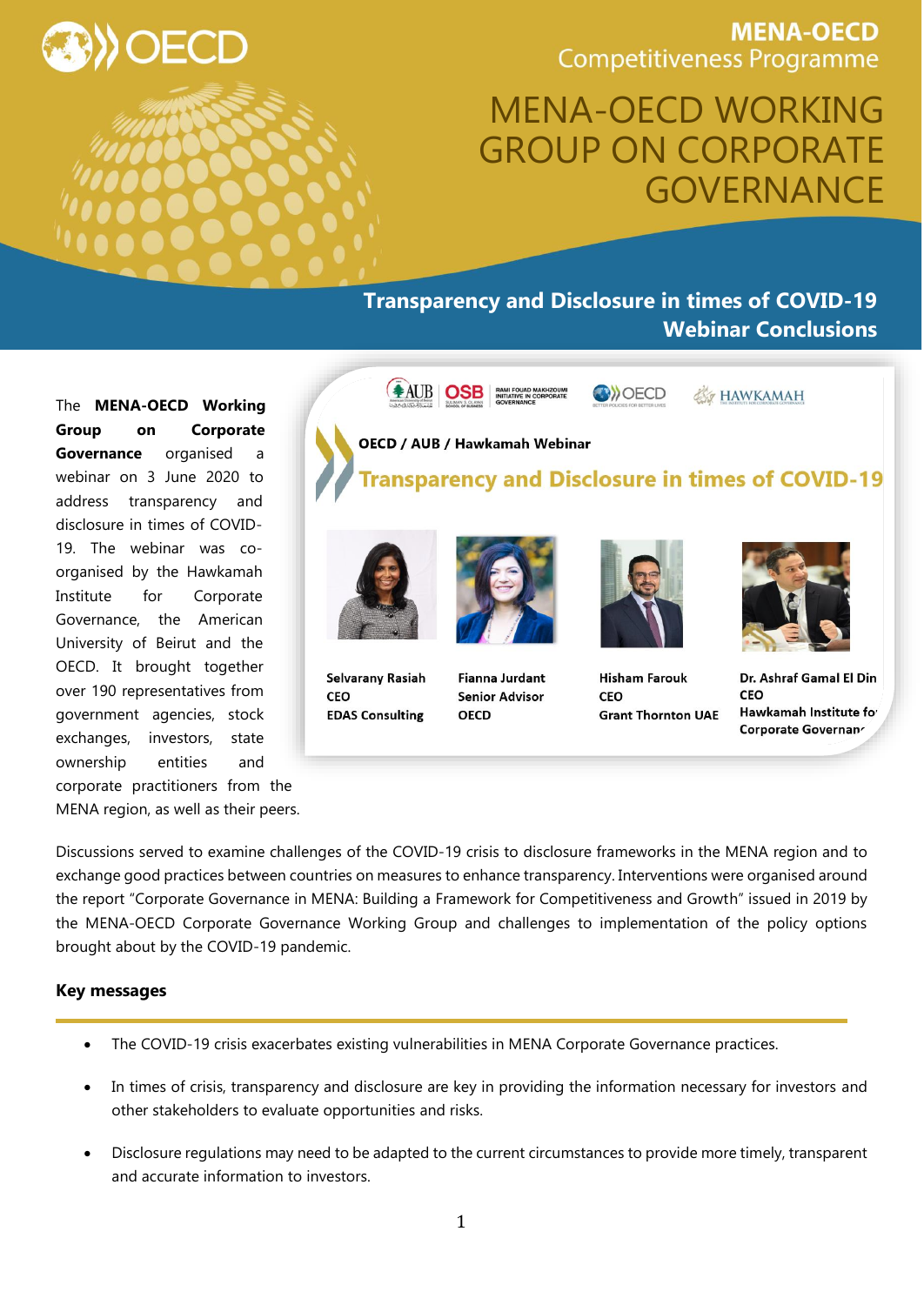Company boards need to engage efficient crisis management and maintain open and regular communication with shareholders.

## **The COVID-19 crisis highlights the need for transparency and disclosure**

MENA economies have undertaken reforms to encourage sound corporate governance practices. **However, several areas of corporate governance are in need of policy reform, presenting particular vulnerabilities in times of crisis**. The majority of listed MENA companies have concentrated shareholders in the form of sovereign investors or founding owners, such as families. Ownership structures can affect transparency and disclosure, with the quality of voluntary disclosure often decreasing when ownership is more concentrated. Targeted reforms in these areas will contribute both to enhancing company performance and to boosting the region's potential for inclusive growth and competitiveness:

- Ensure greater consistency of legislative frameworks for disclosure and voluntary codes throughout the region;
- Reinforce supervisory authorities with operational and financial independence and adequate powers;
- Strengthen shareholder engagement at all levels;
- Ensure full and proper disclosure of ownership structure and related party transactions;
- Guarantee the comparability and reliability of disclosed information using international standards.

**Especially in times of crisis, transparency and disclosure are key in providing the information necessary for investors to evaluate opportunities and risks**. Transparency also helps companies make sound business decisions and improve their performance. Effective disclosure frameworks serve to enhance investor protection via a fair, efficient and transparent market.

- Better disclosure lowers the cost of capital, reduces monitoring costs, heightens investor confidence and strengthens market competitiveness.
- The desirable mix of legislation and voluntary codes should be defined according to each economy's distinctive features.

**Disclosure of beneficial ownership and of related party transactions remain two particularly challenging areas**. Definitions of related party transactions have improved, but requirements on the method and timing of disclosure vary across the region and many MENA economies have not adopted thresholds for disclosure and shareholder approval.

 Policy makers and companies should strive to ensure full and proper disclosure of ownership and related party transactions, effective supervision and enforcement of disclosure regulations, and greater shareholder engagement through stronger protection of minority investors' rights.